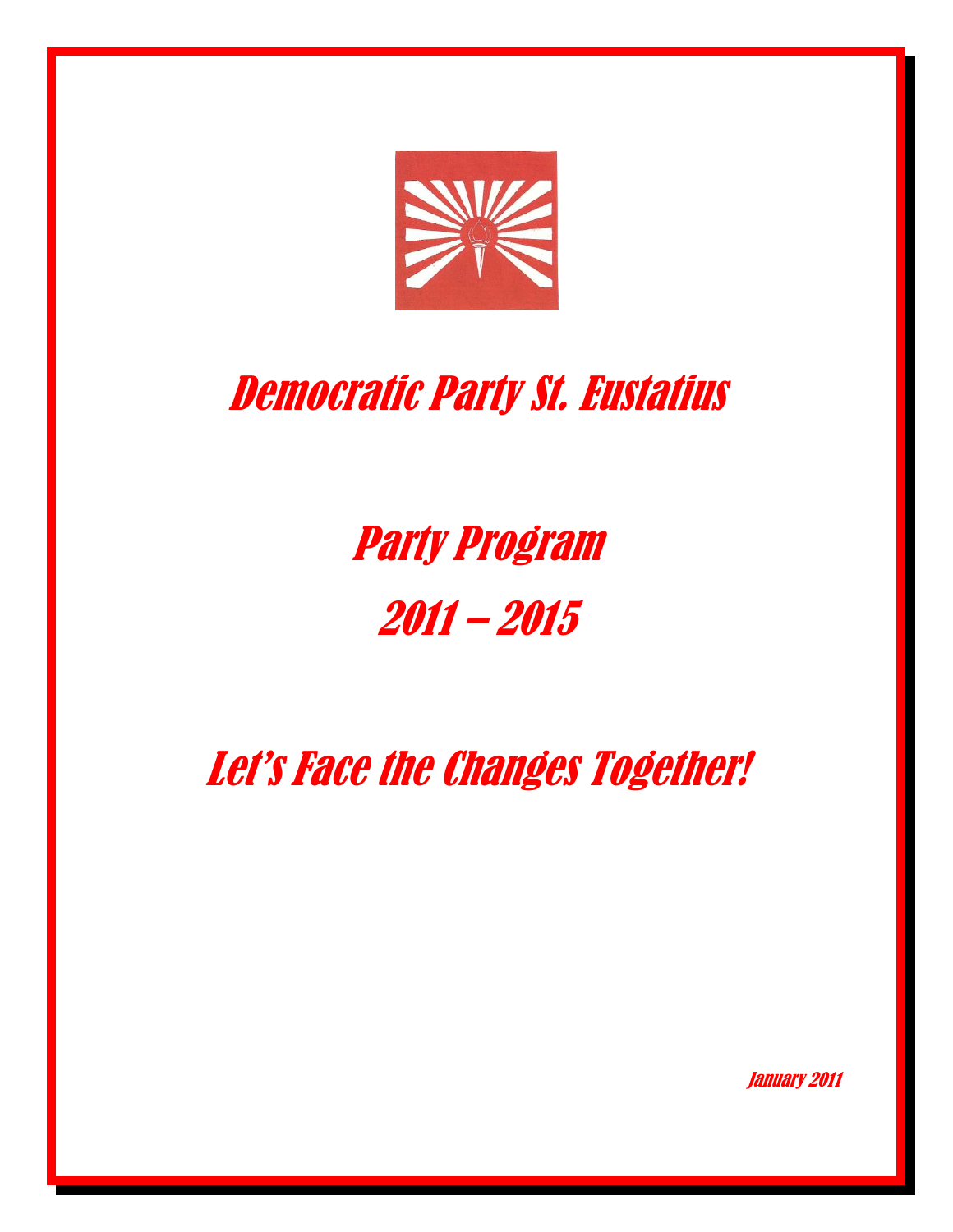# Table of Contents

| 2  |
|----|
| 3  |
| 3  |
| 4  |
| 4  |
| 4  |
| 4  |
| 5  |
| 5  |
| 6  |
| 6  |
| 7  |
| 7  |
| 8  |
| 8  |
| 8  |
| 9  |
| 9  |
| 10 |
| 10 |
| 11 |
| 11 |
| 11 |
| 12 |
| 13 |
| 13 |
| 14 |
| 15 |
| 15 |
| 15 |
| 16 |
| 16 |
| 16 |
| 17 |
| 17 |
| 18 |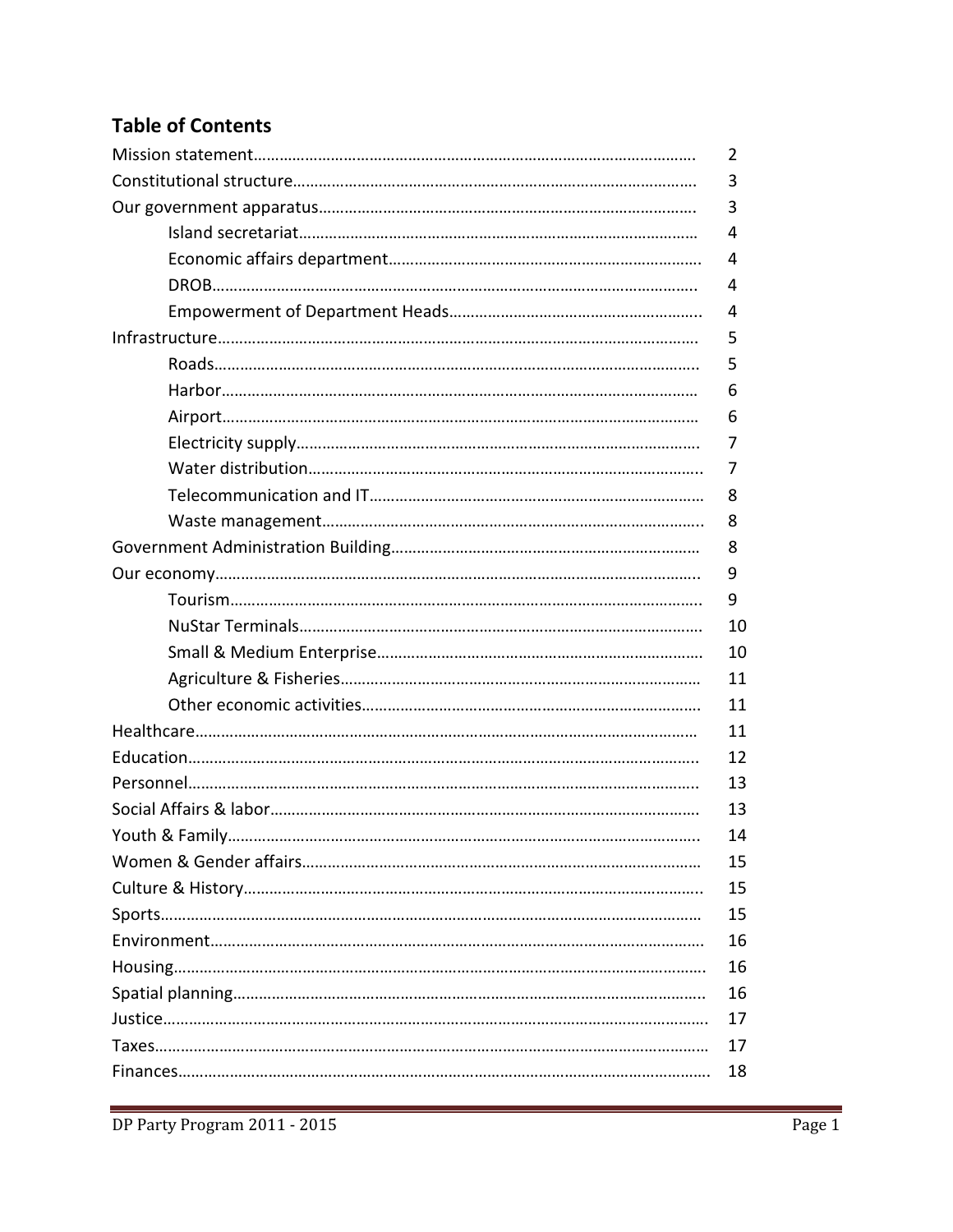Democratic Party St. Eustatius Party Program "Let's Face the Changes Together" Island Council Elections March 2011

## Mission Statement

Guided by the slogan "Let's face the changes together" the principal mission of the Democratic Party is to lead St. Eustatius in the process of the implementation of the constitutional changes that were introduced on October  $10^{th}$  2010. At the same time, through rejuvenating and improving the quality and transparency of government, the DP will rebuild trust and confidence in Government.

The era that lies ahead of us all and the road to the future will not be without challenges. The new constitutional structure should bring more prosperity and security for our people. The DP realizes however that, although well thought out, as a community we are entering unchartered territory, which means that we may encounter glitches and obstacles along the way. Therefore it will be the task of government to assertively monitor and evaluate the developments and be a leader in negotiating solutions with the goal that during this term of government the structure will be fine tuned, resulting in the most optimal situation for all of us.

The DP is now more than ever dedicated to bring about political, social, economical and cultural improvement to our island. Now is the time to take the challenges head on and lead our island into a better and brighter future. Now is also the time to actively involve the youth of Statia in politics and policy making and groom and prepare them for when the time is there for them to take over the reigns of government.

It is the strong intention of a DP government to focus on their core tasks of running the island. Although subsidies towards institutions such as the St. Eustatius Housing Foundation, the Tourism Development Foundation, the Historical Foundation or the Public Library, remain there, the primary responsibility for these organizations will lie by their respective boards and directors. Government involvement in boards, management and staff will no longer continue. With all these entities service agreements (zorgcontracten) will be introduced. These contracts will endear to safeguard the proper financial management of these organizations.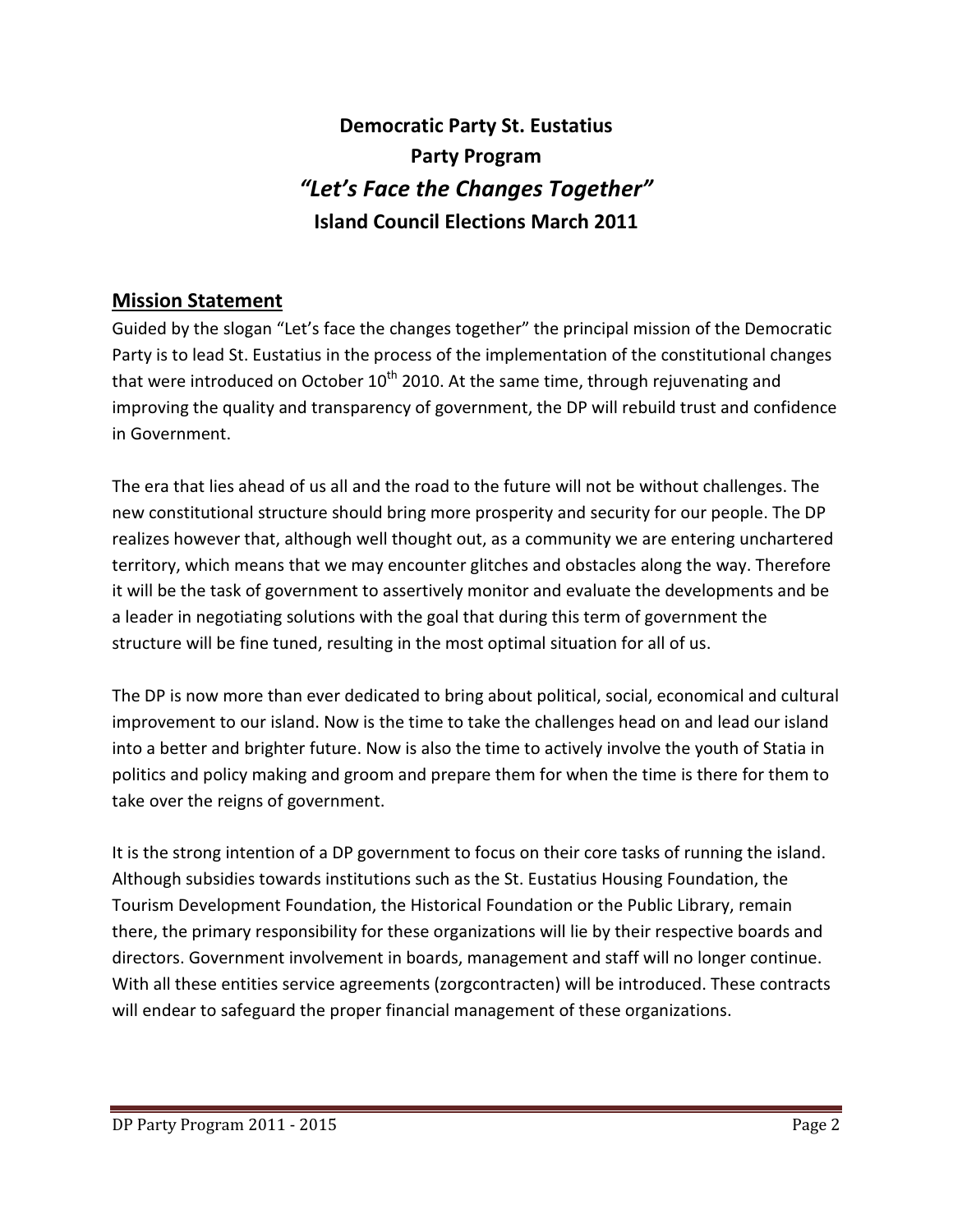## Constitutional structure

The structure of public entities BES has been chosen because of the special status of the islands. Through the difference in culture, economical development, demographic and geological situation and the distance from the main land, the islands did not fit into any established structure that exists in the Dutch Kingdom. For this purpose Statia has become a public entity based upon a Dutch municipality. This unique structure offers the opportunity to create a tailor made structure that best fits our very special circumstances. The WOLBES and other relevant laws have been created for our islands in order to support this model.

The DP fully realizes that our people did not choose this option, but intended to remain in the Netherlands Antilles. As this option became impossible as none of the other islands did support it, the party believes that the structure we now have will best serve the interest of Statia and its people. The agreement reached that after the first five years a thorough evaluation will take place allows the island to fine tune and improve the new system. The DP is favoring to hold a referendum before this first five year term will expire in order to allow the population to speak out on the road that has been chosen and whether adjustments need to be made.

The new constitutional structure includes the introduction of dualism. Although some politicians do not approve of this system, the DP believes that dualism will improve the functioning of government. The fact that the commissioners can no longer be member of the Island Council will increase transparency of de governing process, makes the commissioners more accountable for their actions and strengthens the position of the Island Council as the legislative body elected by the people.

One of the main reasons for the dismantling of the Netherlands Antilles was the fact that the islands wanted to get away from Curacao as the main island and the double layer of government. Statia and the other BES islands therefore were looking for direct ties with the Netherlands. It has the appearance now since we went over into the new structure that Bonaire is taking over the role of Curacao. This DP government intends to prevent this at all times. To strengthen the direct link with the Netherlands it is also of importance that Statia will get some kind of representation in The Hague. This representation will establish direct ties with the parliament, the individual political parties, the various ministries and the Dutch government in order to advocate the specific interest of our island.

#### Our government apparatus

The DP realizes that the manner in which the government apparatus is functioning is far from satisfactory. It is the intention of the Democratic Party during the coming term of government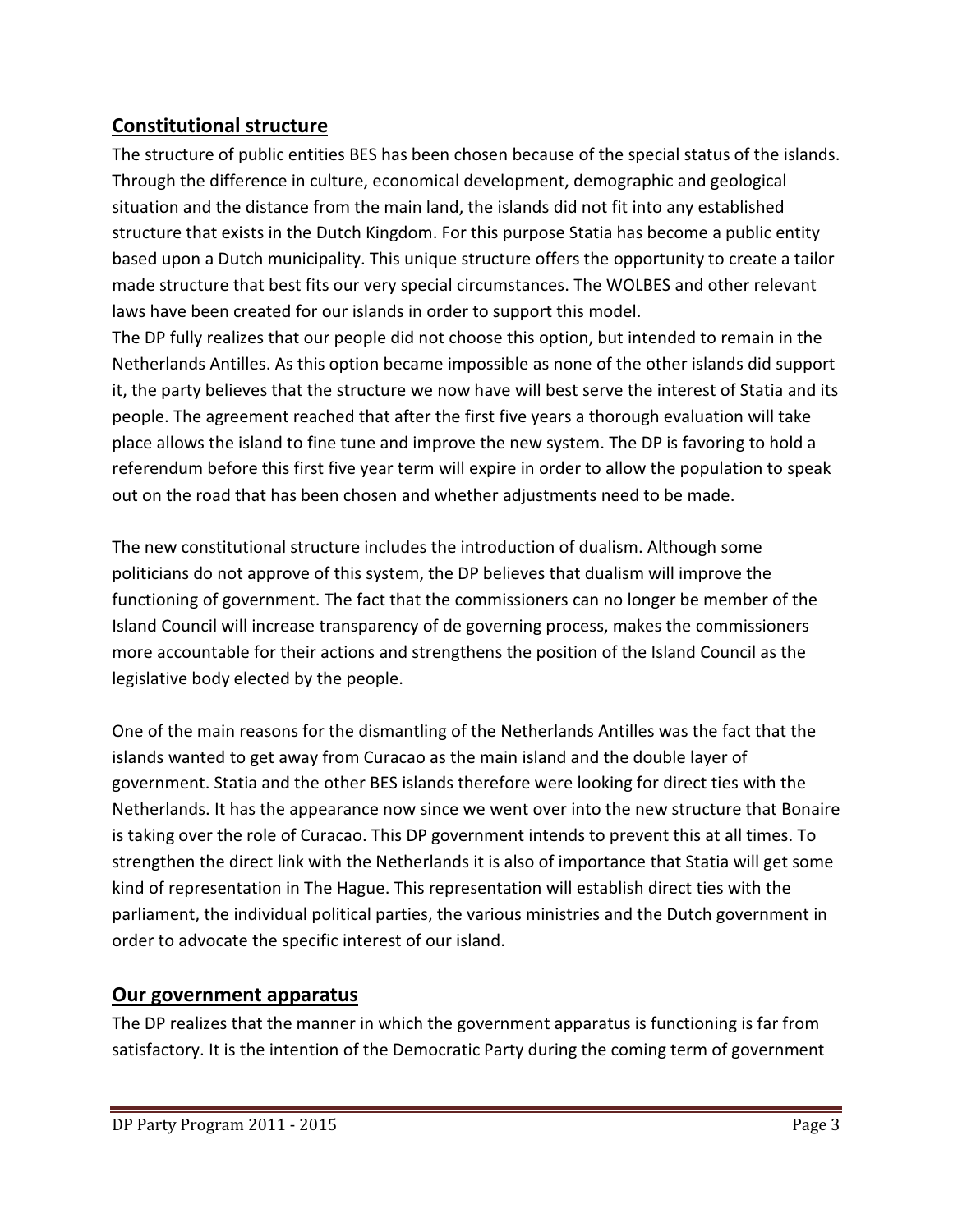to make drastic improvements in its organizational structure, the efficiency of government and the services towards the general public. The following steps therefore will be taken.

#### Island Secretariat

As of January  $1<sup>st</sup>$  a new permanent island secretary has been appointed. This appointment comes after a vacuum of a number of years. The DP realizes the extreme importance of a capable island secretary, who is the highest ranking civil servant and who is responsible for the proper functioning of the government apparatus. The party also is of the opinion, in light of our new constitutional structure, that this person not only needs to be an expert in the field but at the same time also has a strong affiliation with the Dutch government procedures and knows his way around in the Dutch governmental environment. We believe that we have found such a person in the newly appointed secretary. We expect from the island secretary that he will be able to reform the civil service and upgrade the standard of performance all with the goal to improve the internal workings of government as well as the service towards the general public.

#### Economic affairs department

For many years there has not been any functioning Economic Affairs Department. Since economic development is of utmost importance for the island and Government has a very important facilitating roll to play in the economy the DP has started the process to identify individuals with the right qualities to give substance to an Economic Affairs Department. It is the intention that this department will advise government on economic policies, facilitate and help improve the investment climate and last but not least improve the service towards the business sector in general.

#### DROB

The DP will reorganize the department of ROB. For this purpose a decision has been taken by the Executive Council to hire additional personnel to fill existing vacancies. The department needs to function more as the management agency of the government's spatial planning policies, rather than that it is carrying out infrastructural works itself such as (re)surfacing our roads. By taking this approach the department will become more effective and at the same time the economy will be strengthened and jobs will be created as the actual infrastructural work may be carried out by the private sector.

#### Empowerment of Department Heads

The DP government sees the need to upgrade the civil servants. This is also applicable in the case of our department heads. It is the intention of a new DP government to decrease the workload of the commissioners by empowering the departments by giving them more responsibility over governing programs and policies directly related to their departments.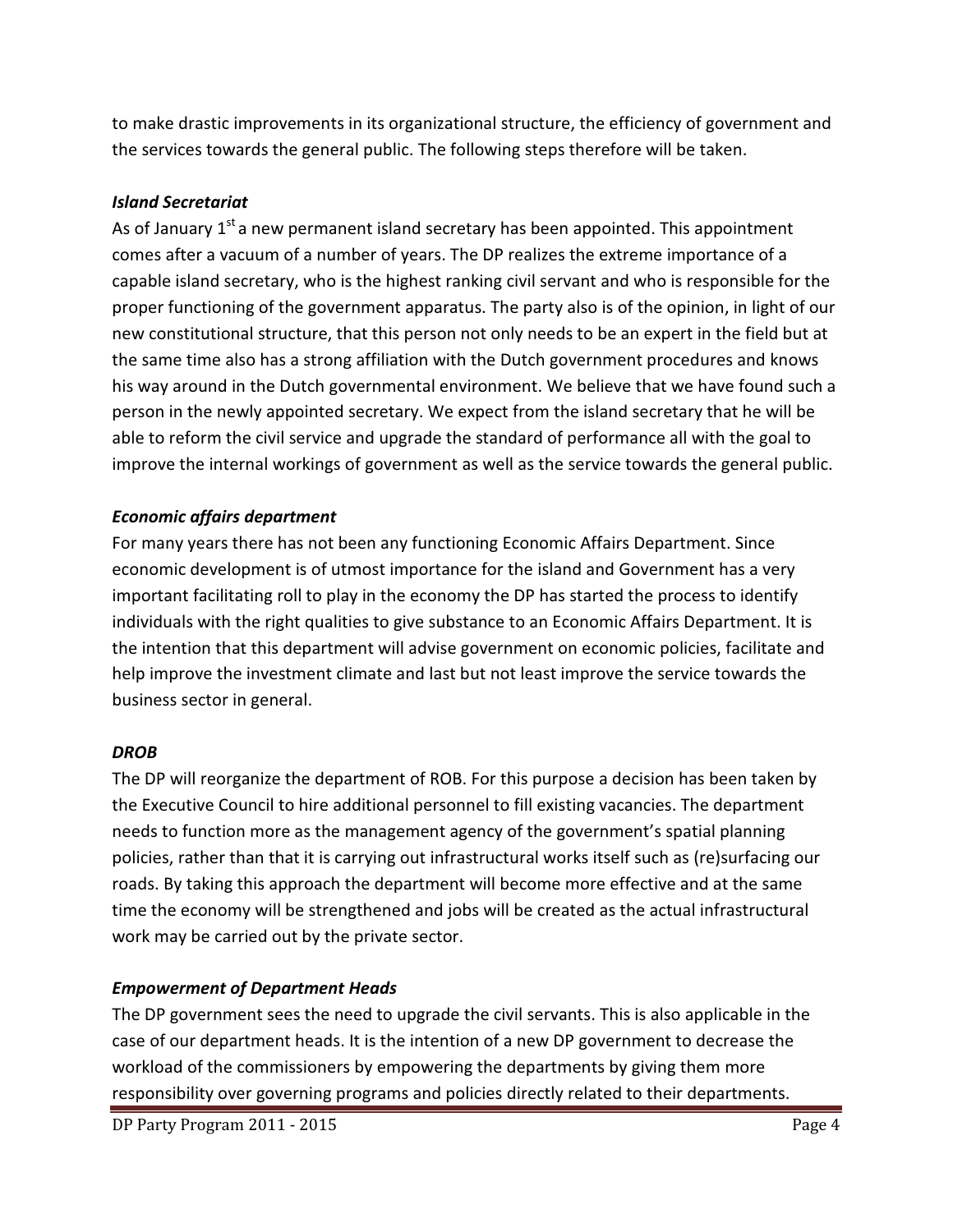We believe that this does not only improve motivation within the government apparatus, but it also will have a positive impact on work satisfaction and productivity. The DP is of the opinion that there is sufficient quality and knowledge among the civil servants and that they are well capable of taking responsibility to carry out the government programs and policies. Policy making is the responsibility of the Island Council and Executive Council. The responsibility for implementation of these policies should rest by the civil service. For this purpose they need to be well equipped with the necessary knowledge, staff needs to be adequately trained and educated and proper housing and equipment is a necessity.

It is the intention of the DP, in close cooperation with the civil service and particularly with the department heads, to improve the quality of the output of the government apparatus. To reach this goal the necessary funding will be sought for training programs to improve the skills of the civil servants and the quality of the various departments.

## Infrastructure

The DP will give special attention to the general infrastructure on our island. Proper and adequate infrastructure will contribute to the quality of our living environment and is a necessary ingredient to support and facilitate our economical development. The island will not be able to compete with the region and the rest of the world and will fall behind when facilities like IT infrastructure, our roads, our ports and accessibility cannot meet the standards of the  $21<sup>st</sup>$  century. In an inventive and aggressive manner funding needs to be found and allocated in the Island Government budget as well as through other means to finance much needed improvements.

#### Roads

The heavy rains throughout 2010 have had a detrimental effect on the roads which were already in a rather poor state. The road fund, established a number of years ago appears to be largely insufficient to maintain and improve the road network on the island. At the same time the traffic and the number of vehicles using our roads are increasing almost on a daily basis. A two prong approach unavoidably will be required.

To improve the roads additional funding need to become available. For this purpose assistance may be acquired from the Dutch government. This may be based on the fact that as a public entity no assistance can come from a province, since Statia resorts directly under the Ministry of Interior Affairs (BZK).

On the other hand, the income derived from road tax need to be carefully evaluated. A different system of taxation may be required, whereby tax will be levied based upon the size or weight of the motor vehicle. The latter may also have an additional positive effect.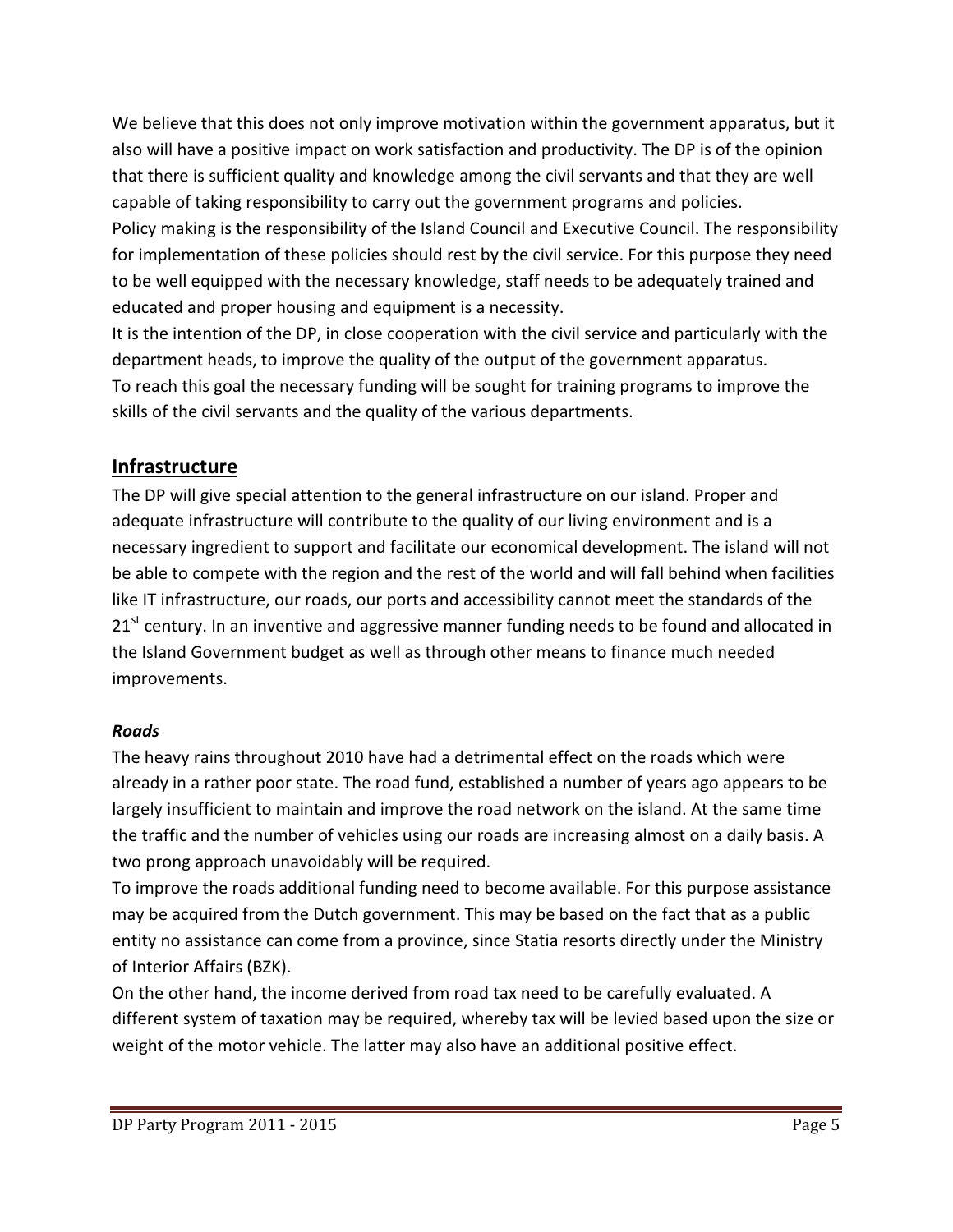In time this may result in a reduction of the number of large SUVs and trucks that are using our mostly too small and narrow roads.

#### Harbor

An improvement and expansion project, funded under the SEI program, to the tune of about 5 million dollars has been started early this year. This project will improve the accessibility of our island by sea. Also a dingy dock and facilities will be created to make the harbor better able to cater to yachting tourism. The DP is well aware of the fact that, although very necessary, these measures are mainly aimed at the short term. A long term solution for our harbor is very much required. A harbor study carried out last year can form the basis for this solution. In this study the possibilities of constructing a new harbor road in Southern direction as well as a possible relocation of the commercial activities of the harbor have been researched. Both solutions aim at the improvement of the touristic function of Lower Town by reducing the movement of heavy transport through this area.

Also in this respect inventive solutions need to be identified and a public private partnership (PPP) with NuStar Terminals deserves serious consideration. Both the island government and NuStar have in this a common interest. It is the intention of the DP to explore ways of cooperation with NuStar Terminals with the multiple goals to have better harbor facilities, better accessibility of the island by sea and an improved tourism product.

#### Airport

Both for local traffic as for tourists the airport will remain our major port of entry. To accommodate this traffic a number of improvements have to be carried out. Although in the SEI program funding has been allocated for the construction of a new terminal building, this project has not yet been carried out. The main reason for this forms the new constitutional relation we have with The Netherlands resulting in compliance with stricter aviation rules and regulations. In concrete this means that the planned construction is too close to the runway and a new location for the terminal building, most likely in the Concordia area, need to be identified. It is the intention of the DP to speed up this process and commence the construction of the new terminal building which will highly enhance the first experience the visitor will have of our island as will it improve the quality of service towards the traveler. As a first step an airport master plan, drafted by the Ministry of Traffic, is expected to be completed by May 2011.

Ideas that were floating for the expansion of the runway require more study and research. To venture into this the DP will develop a vision on Statia's touristic product.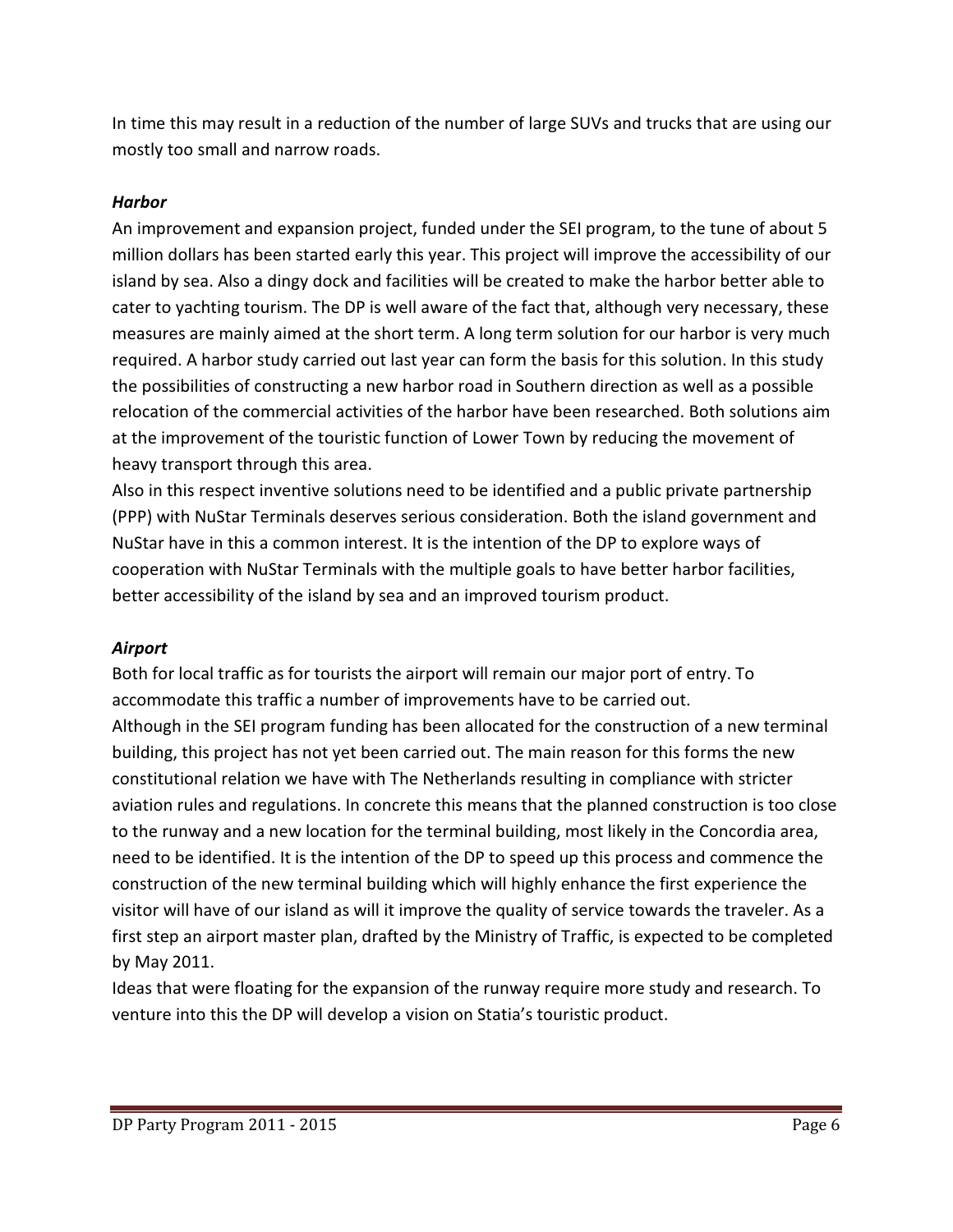In particular it needs to be established how many hotel rooms should be constructed in the medium term to support this vision. After this, careful evaluation needs to be carried out to the length of the present runway and the need for expansion. In the meantime the state of maintenance of the runway need to be established and funding identified for possible resurfacing.

#### Electricity supply

Especially since the breaking up of the Netherlands Antilles the role of NV GEBE is up for discussion. A decision has to be made how to go forward and how and by whom electricity will be supplied to the island. The DP is of the opinion that it is not necessary to continue the present situation whereas NV GEBE owned by the three Windward Islands supplies Statia with electricity. In particular the fact, that the government of St. Maarten is seeking to dismantle the power company, threatens the quality of service to the people of Statia.

Also in this case serious consideration will be given to public private partnership with NuStar Terminals in combination with a newly to be established Statia electricity company. In any event an analysis should be made within short to establish in what form quality electricity supply and distribution can be guaranteed at the best possible rate to the consumers on Statia while guaranteeing the same level of benefits and employment to the existing employees. In this matter the DP also intends to seek cooperation with the island of Saba. Although over the years attempts have been made in the direction of the use of renewable energy, we are still lagging behind of the rest of the region. The DP intents to have sources of renewable energy, such as wind energy, solar and geothermal energy to form part of the energy mix with the goal to reduce dependency of fossil fuels as well as to keep cost of electricity for the consumer on an acceptable level.

#### Water distribution

Let it be known, shout it out from your rooftops, that once again the Democratic Party of St.Eustatius has fulfilled a long standing promise to the People of Statia. The work on the long awaited water distribution network will start at the beginning of 2011. All major inhabited districts, such as Oranjestad, Jeems, Golden Rock, Bay Brow and Concordia will be hooked up to the distribution network. This will be a tremendous improvement and will lift the island into the 21<sup>st</sup> century. Water is a basic commodity any civilized country cannot do without. The DP will strive to find ways and means to bring proper drinking water also to other areas on the island.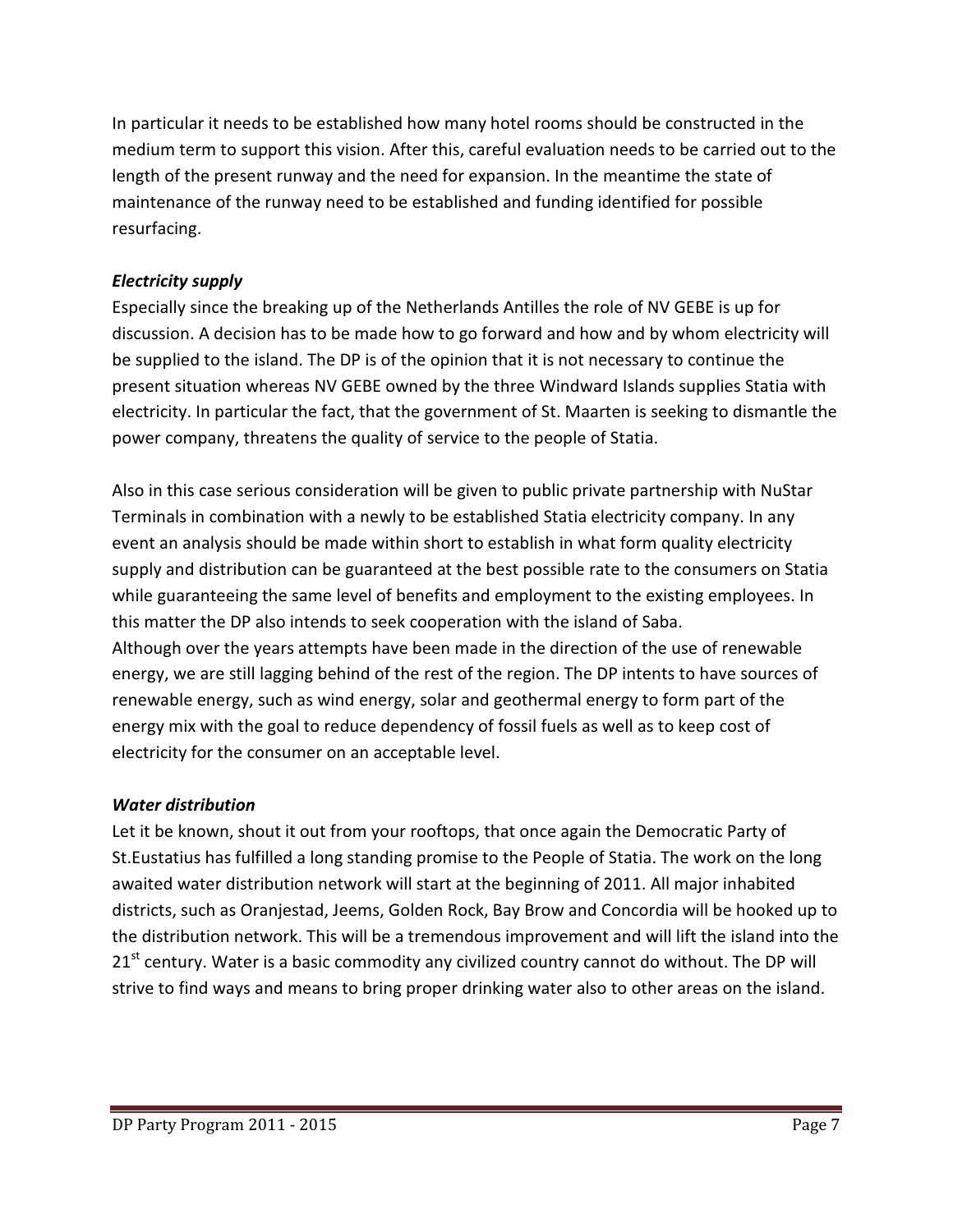#### Telecommunication and IT

The DP is realizing that the standard and quality of our telecommunications network is not up to par with the rest of the world. Drastic improvements have to be made to be able to be competitive and to offer an infrastructure that will facilitate and attract investment in the economy of Statia. This investment is needed to maintain and improve our standard of living, to create jobs for ourselves and our children and to make the island to become more self reliant and less dependent on outside financial assistance.

In the meantime the Dutch government has already approved the financing of a fiber-optic cable to Statia, which will largely improve our bandwidth allowing high speed internet coming to the island.

At the same token the quality of land lines and mobile phones service have to be drastically improved. Also rates for our telecommunication services need to become more competitive. To achieve lower rates and at the same time improve the quality of service, possibilities for strategic alliances, mergers and other forms of cooperation by our local telephone company EUTEL NV need to be seriously studied. The DP intents to support all efforts management and board of EUTEL NV will make to this extent.

#### Waste management

Although a number of studies and advises have been compiled, waste management has been neglected during a number of years. The present landfill is reaching its capacity and no other location is available. Under the SEI some funds are available for short term waste management solutions. The DP intents to do the following:

- 1. Consider privatization of the garbage collection;
- 2. Separation of garbage and recycling;
- 3. Research possibilities of combinations of waste management and generation of energy;
- 4. Seek cooperation with islands in the region

One of the bottlenecks for proper waste management is the cost involved and the burden this forms for the Island Government budget. In the present situation the producers of waste do not pay for the service of garbage collection. The DP intends to introduce a fair garbage collection fee for businesses as well as private households in order to cover some of the cost of garbage collection.

## Government Administration Building

The facilities in which the government apparatus is forced to do their work is below standard. Not only are the accommodations inadequate, cramped, in a poor state of repair and old, they are also scattered all over town, making it very difficult to properly govern the island.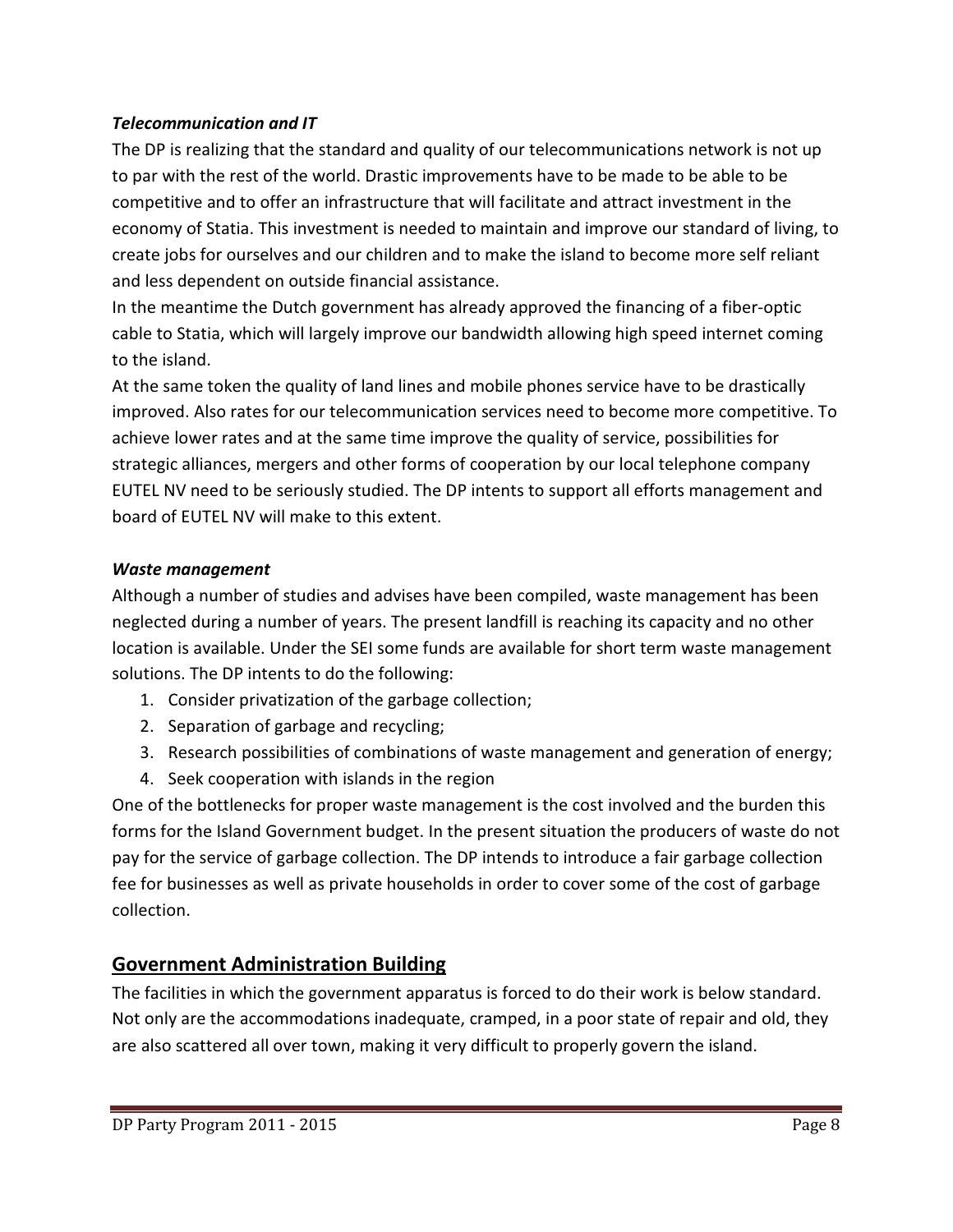The DP also is of the opinion that this situation has a bad influence on the motivation of the civil servants, their productivity and the quality of service rendered to the general public. It is the intention of a DP government to have a new government administrative building constructed during the coming governing period. Inventive ways and means will be sought to finance such a prestigious project. One option is to sell the Fire Department, which has become a Dutch responsibility, to the Dutch government and allocate the funds that become available to (partly) finance construction of a new administration building.

## Our economy

#### Tourism

Over the years we are hearing that tourism is or should be the engine of our economy. In reality this however is still not the case. As a people we are lacking a real tourism spirit. Our tourism infrastructure like hotels and activities are far from sufficient to even have Statia qualified as a tourism destination. The accessibility of the island by air as well as by sea is inadequate and not tourism friendly. The government is not really stimulating investment in the tourism sector. The DP is intending to turn this around and come with a pro-active program with the aim to expand the tourism product, as the second economic pillar next to the oil terminal on the island. Tourism will be utilized as a catalyst for the other industries, particularly construction, transportation, handicrafts, agriculture and fisheries. The inter-sectoral linkages are of prime importance to the development of the island and the parallel development of these industries. Tourism is therefore of vital concern to government.

Areas that require special attention will include:

1. Hotel capacity

Development of the so called Jovinro project in Lower Town will be stimulated as will expansion and upgrading plans by existing hoteliers. A strong campaign will be started to attract prospective hotel investors. In particular the development of the Lower Town area and the former Maison sur la Plage will be stimulated. The aim will be the construction of a minimum of 150 additional hotel rooms during the coming governing period. Also other touristic development will be stimulated and facilitated

2. Other tourism activities

Development and/or expansion of other businesses and activities catering for tourists such as restaurants, diving, hiking, car and scooter rentals, souvenir shops etc. will be stimulated.

3. Development Upper Town

The development of shops and small business in the upper town area will be stimulated, thus making the town more lively and attractive for tourists.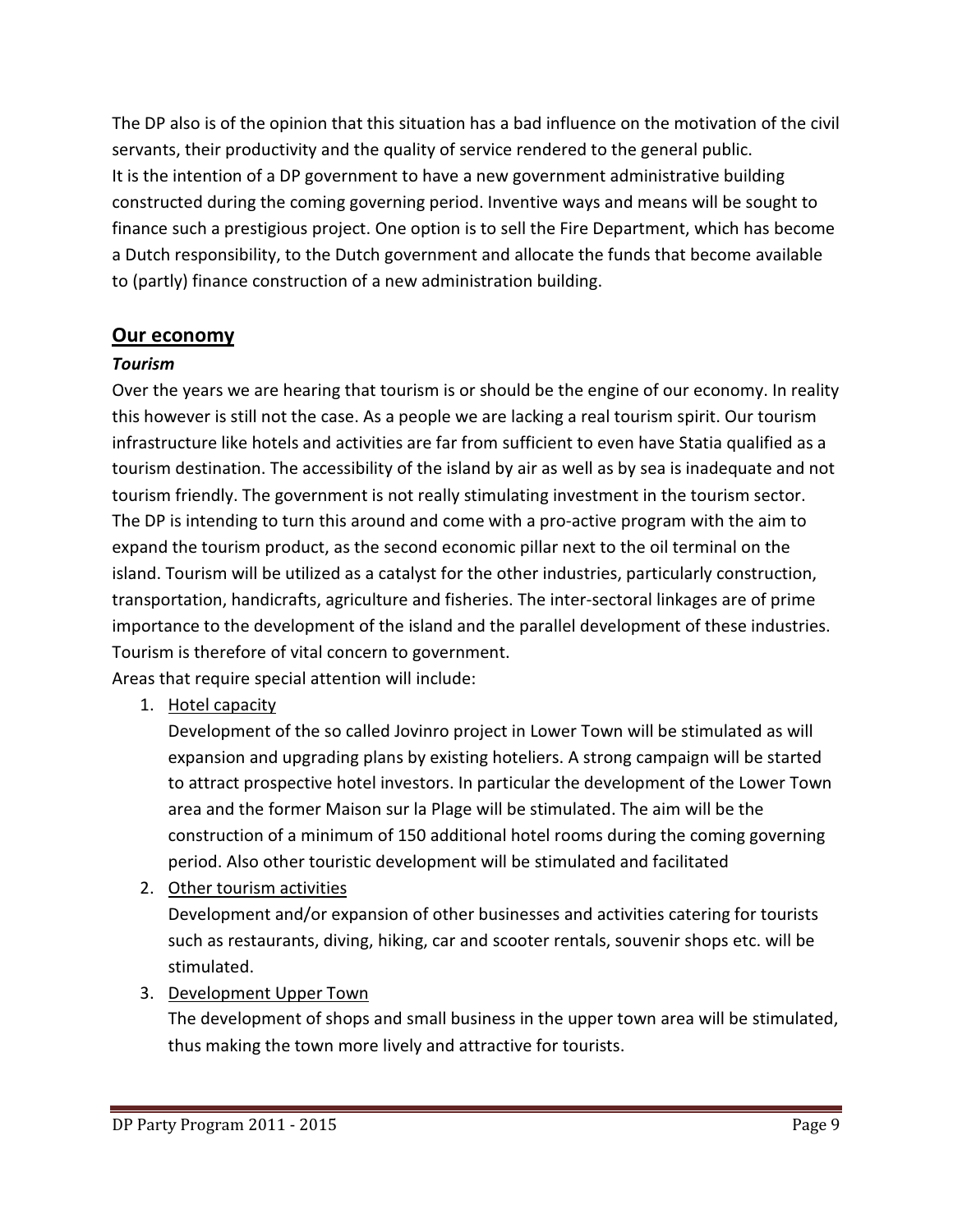## 4. Airlift

Airlift out of St. Maarten will be drastically improved to accommodate tourism to the island and at the same time to accommodate local travel. Also airlift from other destinations such as St. Kitts and Puerto Rico will be explored. The service of our local carrier Winair needs to be improved. Together with the Dutch government solutions for our airlift will be sought that will be most beneficial for Statia.

5. Sealift

The DP government will support and as much as possible stimulate ferry services out of St. Kitts and St. Maarten

6. Tourism awareness programs

The DP government will stimulate tourism awareness programs at schools to create a better tourism mindset by the youth.

7. Role of the Tourism Office

The St. Eustatius Tourism Development Office will be able to independently carry out tourism promotion and marketing for the island with an annual fixed budget. Where possible the DP government will assist the foundation to attract additional funding and stimulate partnerships with the private sector.

#### NuStar Terminals

The oil terminal is by far the largest economic activity on the island. Indirectly almost all businesses on Statia profit one way or the other from the activities of the terminal, being it the hotel sector, restaurants, car rentals, taxi drivers, supermarkets, retailers, hardware and construction companies etc. The development of districts such as Concordia, Princess and lately White Hook can be directly contributed to the activities at Tumble Down Dick. It is therefore that the DP government will maintain friendly but professional relations with NuStar Terminals. The expansion plans presented by the company will be evaluated based upon their merits. Point of departure will be the benefits the expansion will have for our economy, our labor market, income for the government coffers etc. On the other hand keen attention will be given to the environmental impact a possible expansion will have for the island and safeguards need to be built in to prevent any negative consequences for the island in the immediate as well as distant future.

## Small & Medium Enterprise stimulation

The SME sector in Statia is underdeveloped. Although there are many small businesses, the profit margins are very limited if at all. The bottlenecks are the small scale of our economy, lack of proper education, training and managerial and administrative skills, a largely uneducated workforce, limited credit possibilities etc.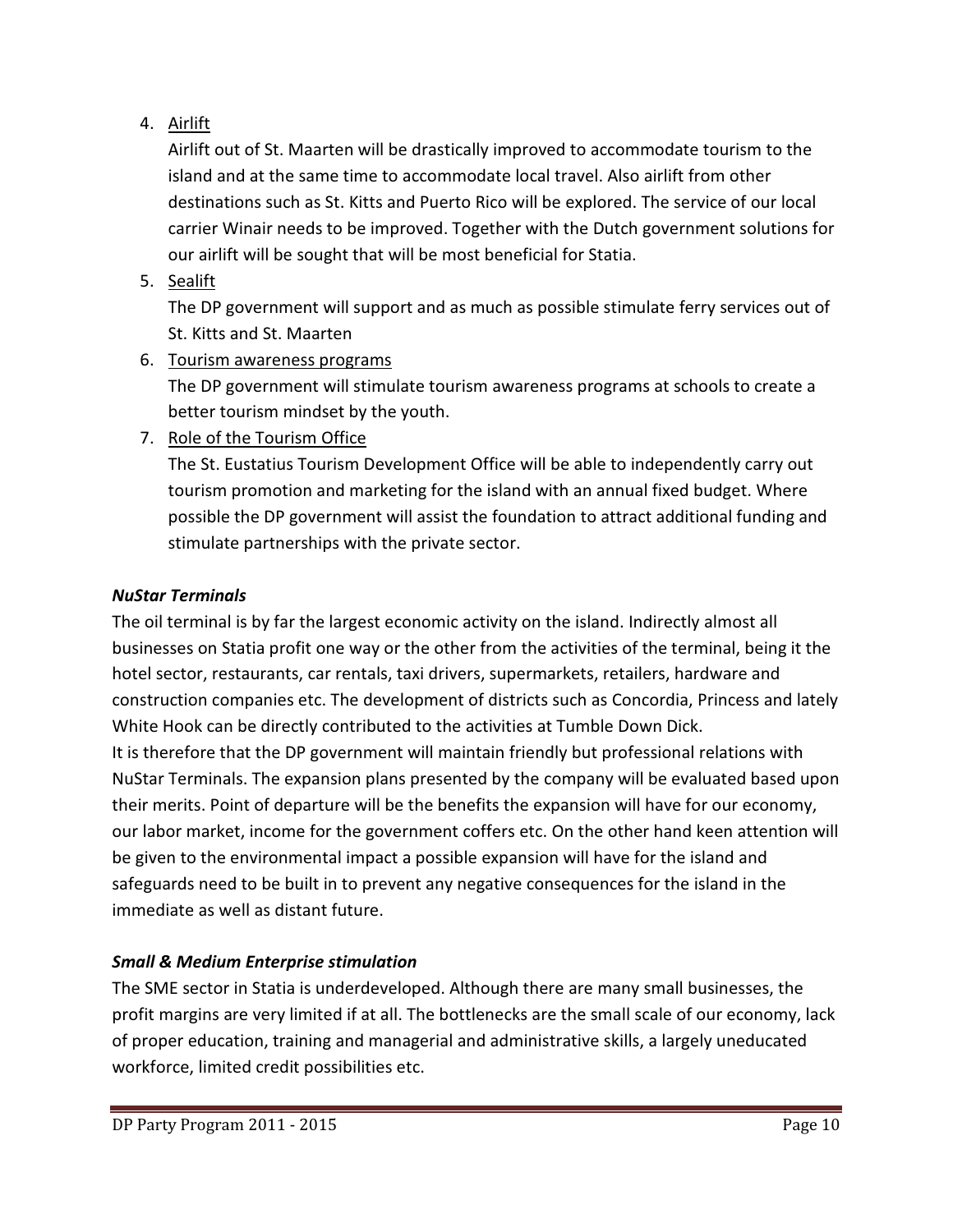On top of that many small businesses have fallen victim of a poor tax regime under the former Netherlands Antilles, resulting in low tax compliance. The recent drastic improvement of tax collection has resulted for many businesses in relatively high tax debts.

Under the SEI program US 140,000.00 is available for SME development and support. The DP sees the importance of programs like this aimed at strengthening the sector and will look for ways and means for the program to become sustainable also after the SEI funding will be depleted.

#### Agriculture & fisheries

The DP will review the role of the agricultural department. We are of the opinion that government should merely play a facilitating role instead of running the fisheries and slaughterhouse as a government department.

Ways and means will be sought to stimulate private initiative in the areas of intensive horticulture, fisheries and husbandry.

The department of LVV is working on a permanent solution with regard to the roaming animals. A new DP government fully supports this and expects that this issue in this governing period will be a thing of the past.

#### Other economic activities

The DP government will also be open for other types of economic development as long as they fit into our economic mix and form a positive contribution to our economy. The initiatives of the Medical School need to be supported in order to expand the school.

#### **Healthcare**

Healthcare is privatized. The Queen Beatrix Medical Center and its staff has been transferred to the newly established St. Eustatius Healthcare Foundation (SEHCF). The DP government intends to continue on this road. We support the merger of the Auxiliary Home with the QBMC, but do respect the position of the Home as an independent organization and their need for sufficient securities safeguarding the interests of their part of the organization after a merger. Also we will do all that is in our power to support the foundation with their plans for a new healthcare center for Statia. For this purpose among other things land will be made available for the construction of this new healthcare center.

Healthcare now is the direct responsibility of the Dutch government. This does not mean that a DP government no longer feels any responsibility for this sector. The DP sees it still as one of government's main tasks to see to it that our citizens receive proper healthcare and therefore will be in a continued dialogue with the Dutch government and the SEHCF.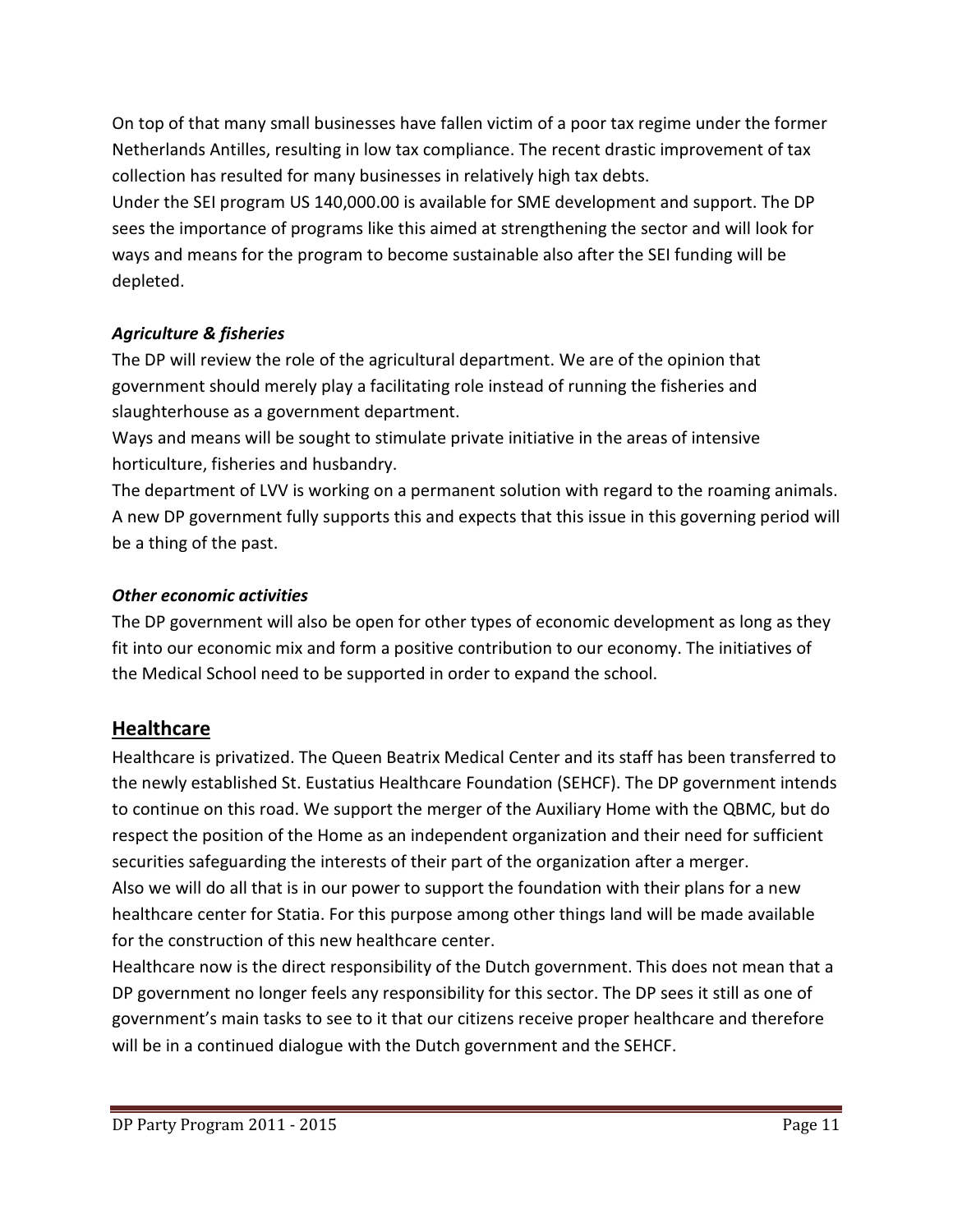As of January  $1<sup>st</sup>$  the general health insurance BES has been introduced for which the "Zorgkantoor" is responsible. As of this date all legal residents on the island are insured under this program and entitled to the basic healthcare package. The insurance has replaced BZV, SVB and private insurance policies. The structure of the general healthcare insurance is quite unique. As a result of this errors and hick ups may occur. The DP government will monitor any developments and where necessary we will see to it, as the representative of the people that adjustments will be made when necessary.

For Statia and Saba a helicopter will be stationed permanently on the airport of St. Maarten. This helicopter will be used for emergency evacuation, whereby the patient will be picked up and transported to the hospital that can best take care of the injury or illness. Primary hospital for Statia will remain St. Maarten. In very urgent cases and when the St. Maarten hospital does not have the facilities do deal with a particular case, the patient will be flown to Guadeloupe. The DP is aware of the reservations that many have for Guadeloupe and therefore will monitor all cases very closely. In the event handling of our patients will not be satisfactory we will immediately intervene with the responsible agency in order to find an alternative solution.

The public health (GGD) will remain the responsibility of the island government. For this task we will receive support from the GGD Limburg Noord.

## Education

Education is one of the departments that since January  $1<sup>st</sup>$  2011 are the responsibility of the Dutch government. The DP admits that the quality of our educational system, through a variety of reasons, has been deteriorated. One of the reasons undoubtedly has been the limited funding that could be made available in the island budget. We expect that this tide now will be turned and that there will be sufficient funding for quality teachers, schoolbooks and other learning materials.

The fact that education is no longer on the island budget does not mean that a DP government will now sit back and relax. We intend to closely monitor all developments and remain in the forefront whenever it concerns the education of our children.

The DP realizes that not all kinds of education can be provided by government. We therefore encourage and where possible support any non-governmental initiative aimed at educating our community, being it youngsters or adults through private programs. In this respect one can think of computer literacy classes, language classes, on the job trainings to enhance skills among others. We strongly believe that anyone who wants to upgrade him or herself or who wants to continue their education should at all times have the opportunity to do so.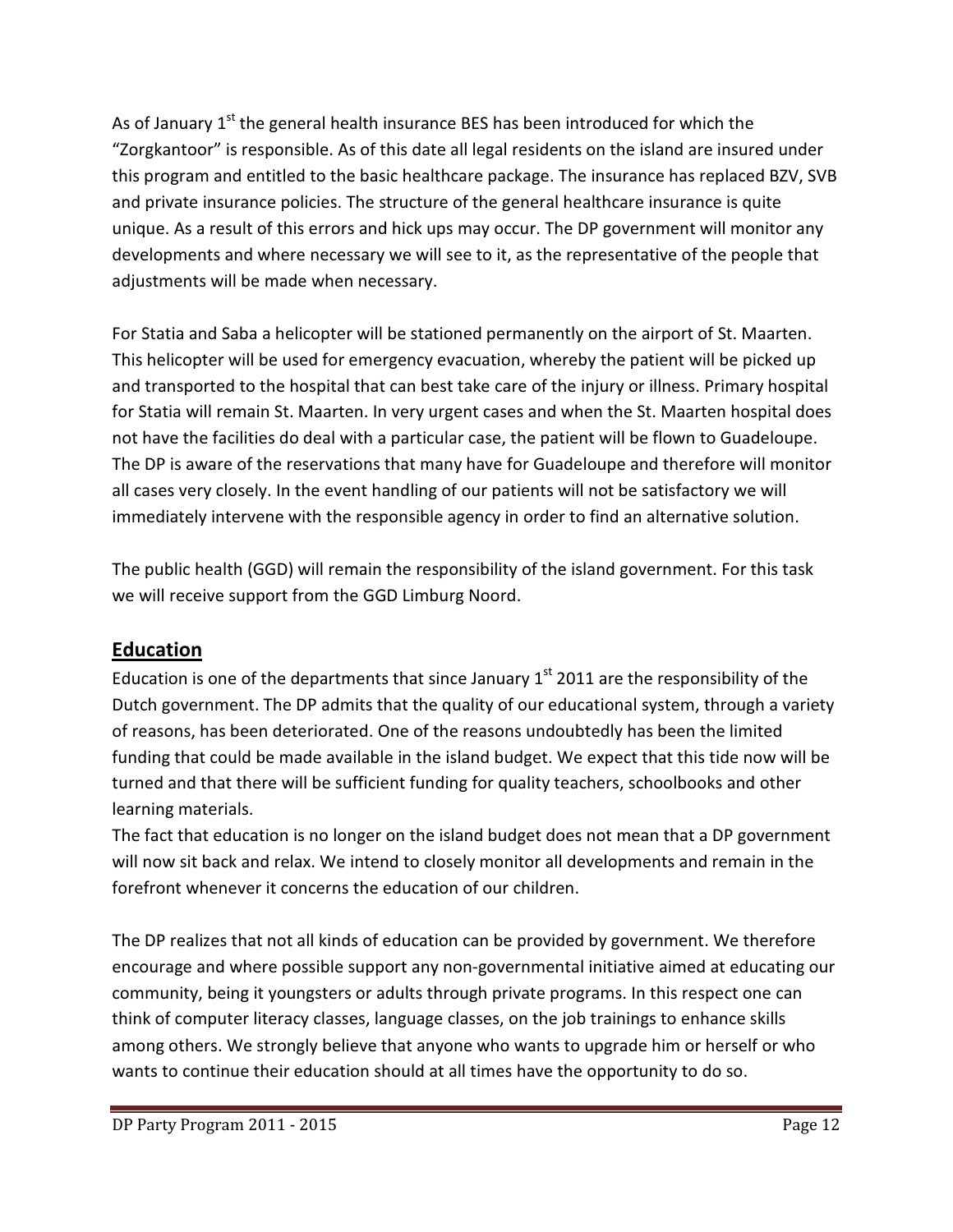They should be encouraged, motivated and where possible be supported by government. A well educated population is the cornerstone of any society.

The DP also will look into the possibilities to attract a Dutch university to the island. Similarly to the Medical School there may be a market in this respect. A university or just one or two faculties will undoubtedly enhance the status and image of the island and at the same time it will be a welcome addition to our educational system and our economy.

## Personnel

A new job evaluation system has been implemented in 2010. It is the intention of the DP government to place emphasis now on the level and quality of the human resources rather than on the expansion and growth of government. The goal hereby should be a better and more professionally functioning government apparatus, better service towards the public and an increased level of job satisfaction by the civil servants.

Also key positions, which are vacant in some cases for a large number of years will be filled. These positions include the function of harbor master, head economic affairs and head of finance.

## Social Affairs & Labor

Social Affairs have become the responsibility of the Dutch government but will have the keen attention of the DP government. The DP supports the gradual increase of the AOV age to 65 as the aging population is making the system more and more expensive. At the same token the AOV has been increased to Nafl 920.00 per month, with the intention to index this amount annually based on the cost of living. Although this increase is a good first step the DP recognizes that the amount of the AOV is still below an acceptable level. Therefore a new DP government will monitor the situation closely and will do all in its power to see to it that the AOV will be raised eventually to a more acceptable level.

The responsibility for work permits has been transferred to Dutch government. The government had requested this since insufficient capacity was available within our government apparatus. Annually discussions will be held with the Dutch government to see whether this responsibility can be transferred back to the island government.

The DP has noticed that a so-called one stop shop window together with the issuing of residency permits did not yet materialize as was anticipated. We do see the importance of a smooth process of handling work- and residency requests and will therefore monitor the developments and we demand improvements where and when required.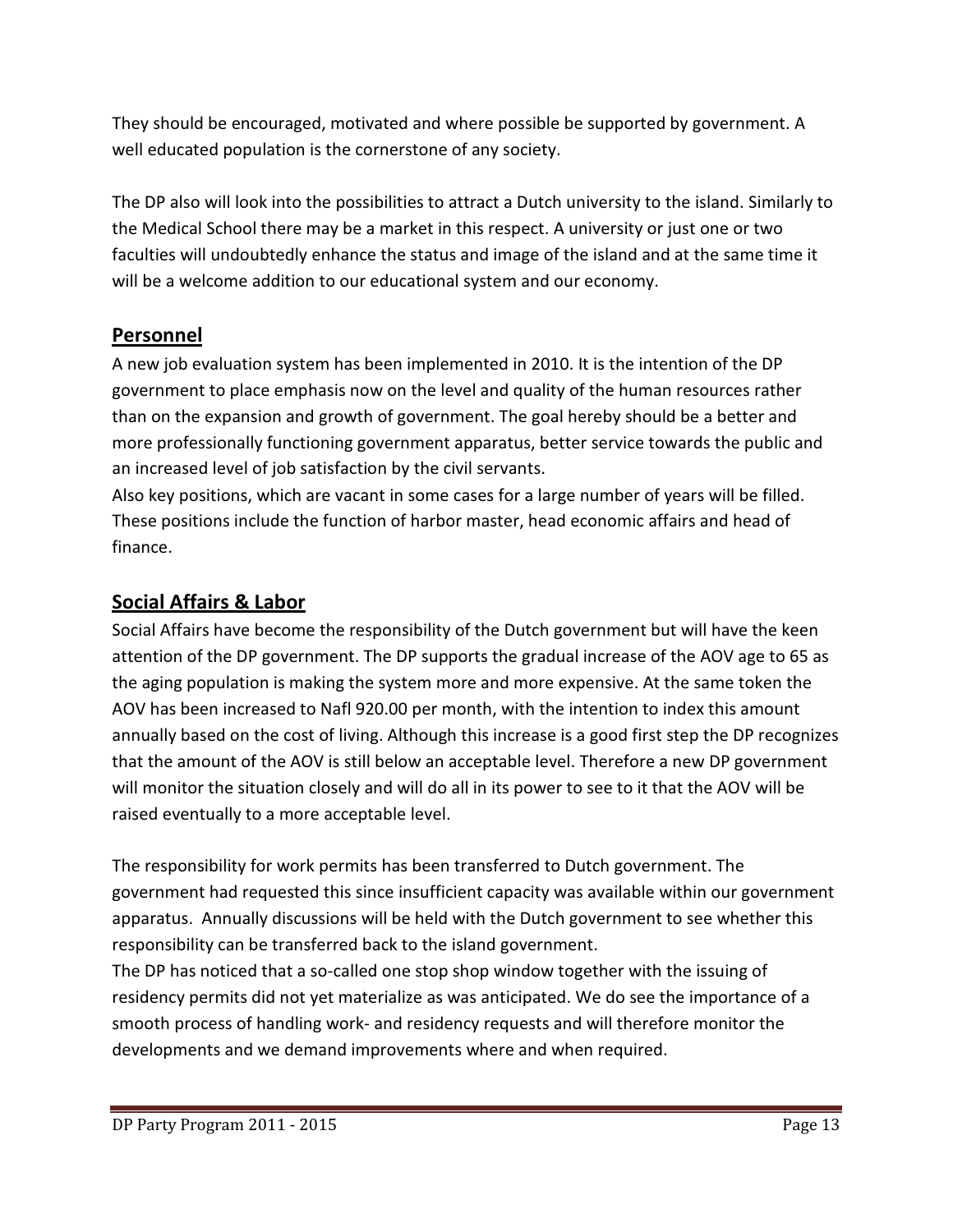We see the great importance of the need for foreign labor for our business sector and therefore are opposing a system that will isolate Statia from the rest of the world as a result of the overprotection of our labor market. In particular we will seek flexibility of movement of persons carrying a Dutch passport, notwithstanding which part of the Kingdom they are originating from.

It is the intention of a DP government to stimulate investment that will result in jobs for our local people. It is our responsibility to make sure that our kids, who return to the island after finishing their education abroad, have an opportunity to find a job that matches their qualifications and skills. The investment that we as an island are making in the education of our children should in some way or fashion benefit the development of Statia.

## Youth & Family

The youth are the future for our island and from their midst will come our future leaders. However it is clear that morals and values in particular among our youths are on the decline. Also the preparedness and willingness to achieve higher education is decreasing. This is a very worrisome development. The DP therefore applauds the initiative of the Dutch government with the opening of the Center for Youth & Family and hopes this will have a positive effect on the target group. This however should not relieve the island government from its responsibility towards youth and family. Therefore youth employment programs, career guidance, teenage pregnancy, safe sex and HIV/AIDS, programs and other projects and programs stimulating the youth will be developed and undertaken.

A DP-Government needs to compose an innovative Youth Manifesto, detailing a wide range of policies and programs. The youth are one of our most valuable resources and should be given all opportunities to be heard. The Promotion of the following will foster a stronger and better community and lead to a better and stronger Statia.

- Sound spiritual values;
- minimal crime;
- high quality education for all;
- maximum economic empowerment;
- maximum entertainment/ recreational opportunities;
- maximum healthy lifestyle options;
- positive image of young people;
- maximum opportunities for artistic expression.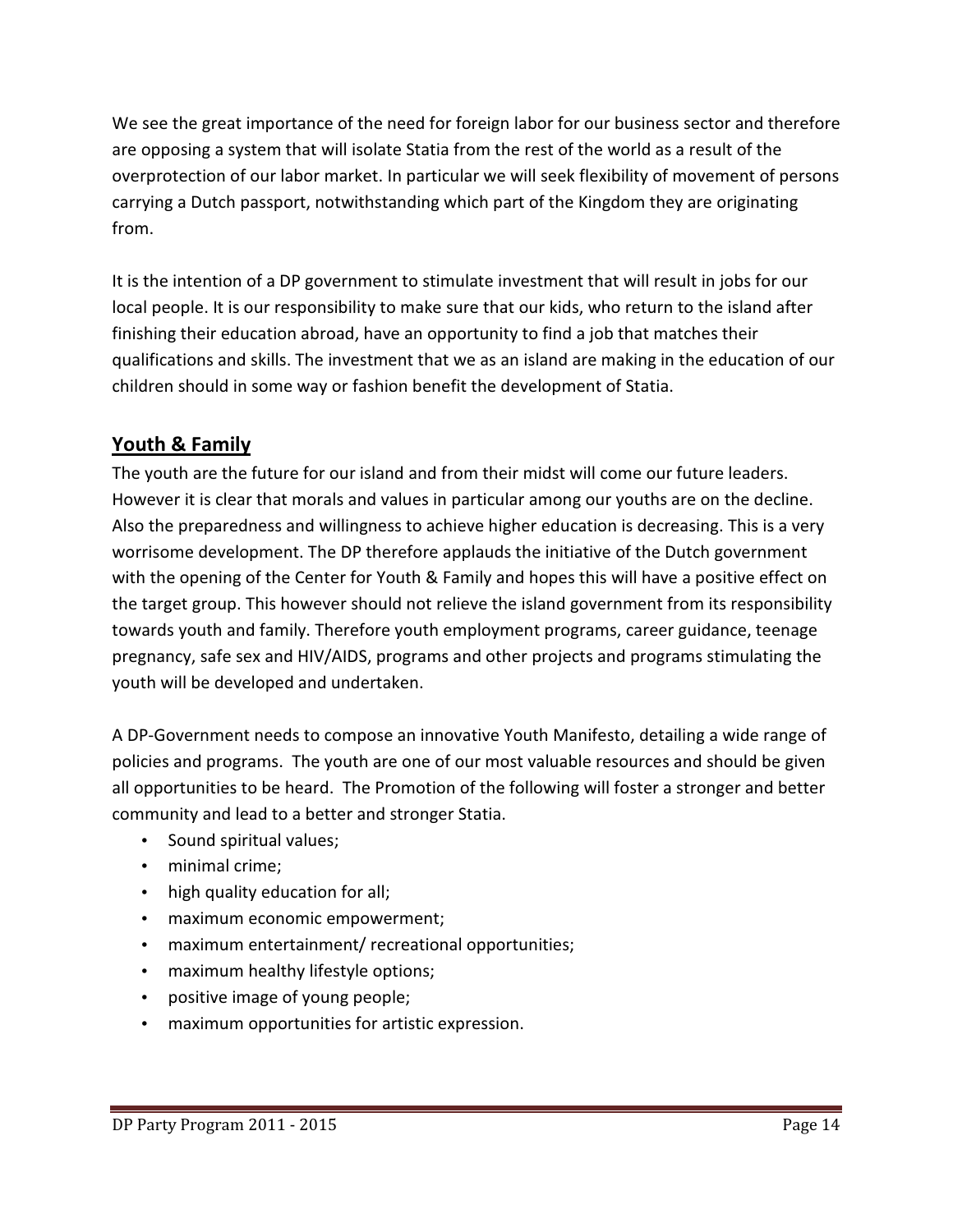## Women & gender affairs

The office of women and gender affairs has earned its existence in the government organization and will therefore also in the upcoming governing period be supported fully by the DP government. The rise of domestic violence and the decay of values among our adults and adolescents may warrant upgrading of existing personnel and the expansion of the office with a social worker.

## Culture & history

St. Eustatius has a rich culture and history that is reflected in the numerous historic buildings and sites on the island. The historical museum is one of the best in the Caribbean. The DP government will work towards preservation of our historic treasures as much as possible in a manner that they will become an integral part of St. Eustatius of today. Preservation of historic buildings and sites should not be a goal on its own but these objects should also have an added value to our modern lives and the economy of the island.

The DP government is recognizing the importance of our national cultural events, the annual carnival and Statia day celebrations. Therefore the DP will continue to facilitate and sponsor these events.

Other private initiatives with the goal of promoting our island cultural and as a tourist destination will also be stimulated. Our Culture Department will be challenged to develop a program geared towards making our young people more culture minded as well as regenerating cultural activities that are threatened for extinction. For example the string band, steel band, song writing, dress making, Island cuisine and outdoor cooking and baking to name a few.

## Sports

We will provide more opportunities for our athletes, coaches and organizers to engage in high level training programs. This will encourage other youngsters and adults to become involved in sports and provide discipline, teambuilding, good sportsmanship/fair play and health benefits opportunities for all.

- A seasonal program should be created whereby all sports are given ample opportunity to organize their discipline.
- Start a sport scholarship program, whereby needy and deserving students are allowed to travel overseas for college and university studies.
- Promote interscholastic competition in basketball, cricket, baseball, volleyball, football athletics, and board sports.
- Develop playing fields with lighting in Princess Gardens, Concordia and White Wall.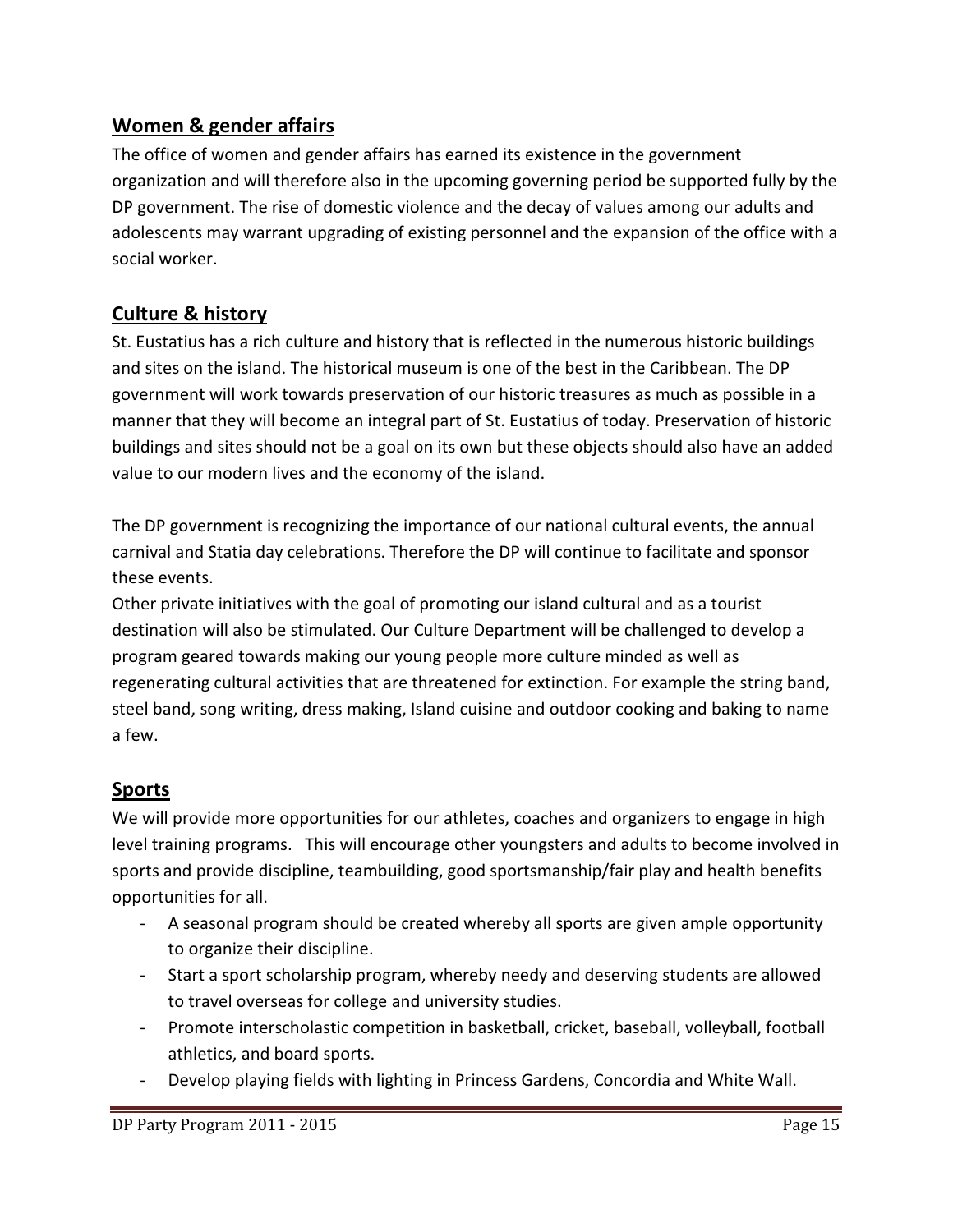- Empower the St. Eustatius Sport Foundation to manage and finance all sports.
- Build a modern baseball and football stadium and upgrade/maintain all our facilities
- Promote lifetime sport participation.
- Utilize and train experience and retired athletes to work as trainers, coaches, referees and umpires.

## Environment

As we all know the environment is a global concern. It is our duty to preserve a good and healthy environment for those who come after us. There will be a number of basic issues that will have the special attention of the DP government. Foremost the island needs to become cleaner. From the part of the government this means that garbage collection and disposal need to be improved. From the part of the community this means that more awareness needs to be created of the necessity to keep the island clean. In this respect we do not only mean roads and other public areas. Also awareness programs have to be designed to encourage Statia's residents to upkeep their homes and gardens and keep them free of garbage and debris. STENAPA, as well as other environmental organizations need continuous support in their efforts to preserve nature. As in the case of preserving our history also here counts that as much as possible the effort should coincide with and have an added value to our living environment and the economy of our island.

## Housing

As a result of a fast growing population there is a shortage of low income and middle class homes. Also regularly projects undertaken by the oil terminal are putting a heavy strain on the availability of houses and apartments. In the last two decades, mainly because of financial constraints, no major housing projects have been executed. In the coming governing period it is the intention of a DP government to find ways and means to turn this tide, and facilitate the development of housing especially for the low and middle income population. As of 2011 the government will limit its involvement in the Housing Foundation. The commissioner of housing will no longer be the chairman of the board. This will allow the Foundation to move more freely and strengthen the ties they have with Woonlinie, the Dutch housing foundation with which they have formed a partnership. Through this partnership funding will become available to construct new homes.

## Spatial planning

Last year a strategic development plan has been drafted for the island. This plan contains a vision on how we would like to see the island develop in economical, social and environmental way.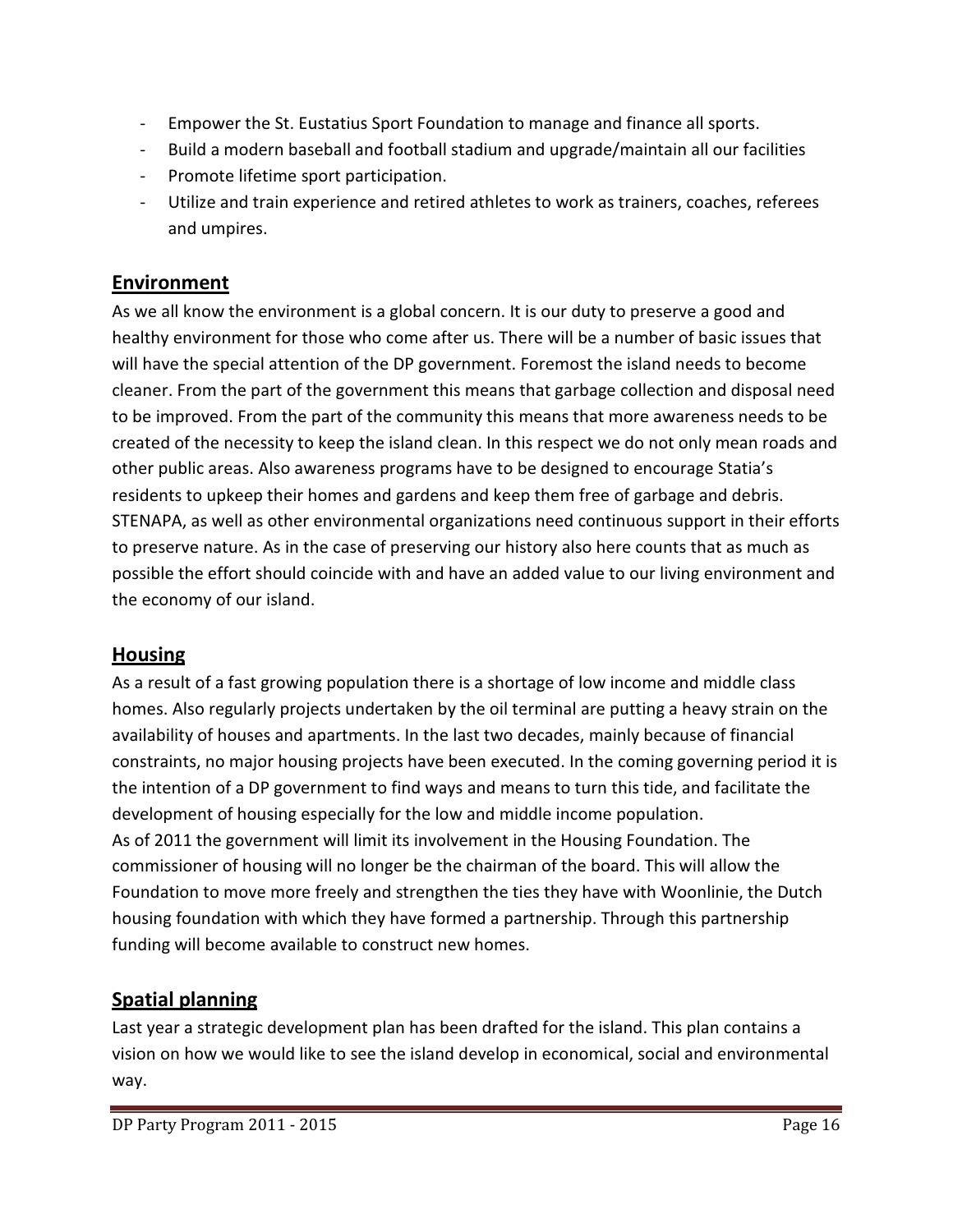Based on this vision a zoning plan has been drafted, which will be implemented early 2011. This zoning plan stipulates how and for which purpose the various sectors of the island may be used. The intention of the plan is to have the island develop in a responsible and sustainable way. The plan will be a living plan, which means that by changing views, developments or opportunities the plan may be adjusted to accommodate these changes.

With regard to the development and subdivision of larger parcels of land stricter rules have to be applied. Examples like the development at White Hook will no longer be allowed. It will be mandatory to first have the infrastructure in place like roads, electricity, water etc. before permits for construction of homes can be given. Also the DP government will not give out any lease land in areas where proper accessibility and utilities are not present.

## Justice

In the coming years we will continue to strive for a safe living environment for the citizens of St. Eustatius. Many of the services of the justice chain have moved from the former Antillean Government to the Kingdom Government level. As such any desired changes must be negotiated with the Dutch Government. The performance of the new service organizations such as the public prosecutor, police, immigration /border control, court of guardianship, family guardianship, parole officers etc. will be closely monitored. Routine dialogue with the Dutch Ministries in these areas will be established. The planned expansion of the detention capacity on the Island is a requirement for the proper housing and re-socialization of our delinquents. In the field of crime prevention there is lots to be done. To improve the future perspective of our youngsters much more can be offered in terms of how they spend their free time. More can be done in the areas of sport, cultural, and social activities. Our students are performing below their potential in school and a large group remains stagnant after their secondary education, become drop outs, or return from the exterior without diplomas. Efforts must be made to curb this development. Learn and work programs need to be available for this group. NGO's and Church organization that do valuable work with our young people need to be stimulated and where possible have their resources pooled together to the benefit of more of our young people.

## Taxes

The community and in particular the business sector is very concerned and worried about the introduction on January  $1<sup>st</sup>$  of the new tax regime. Too long the information has not been readily available, incomplete and often inaccurate.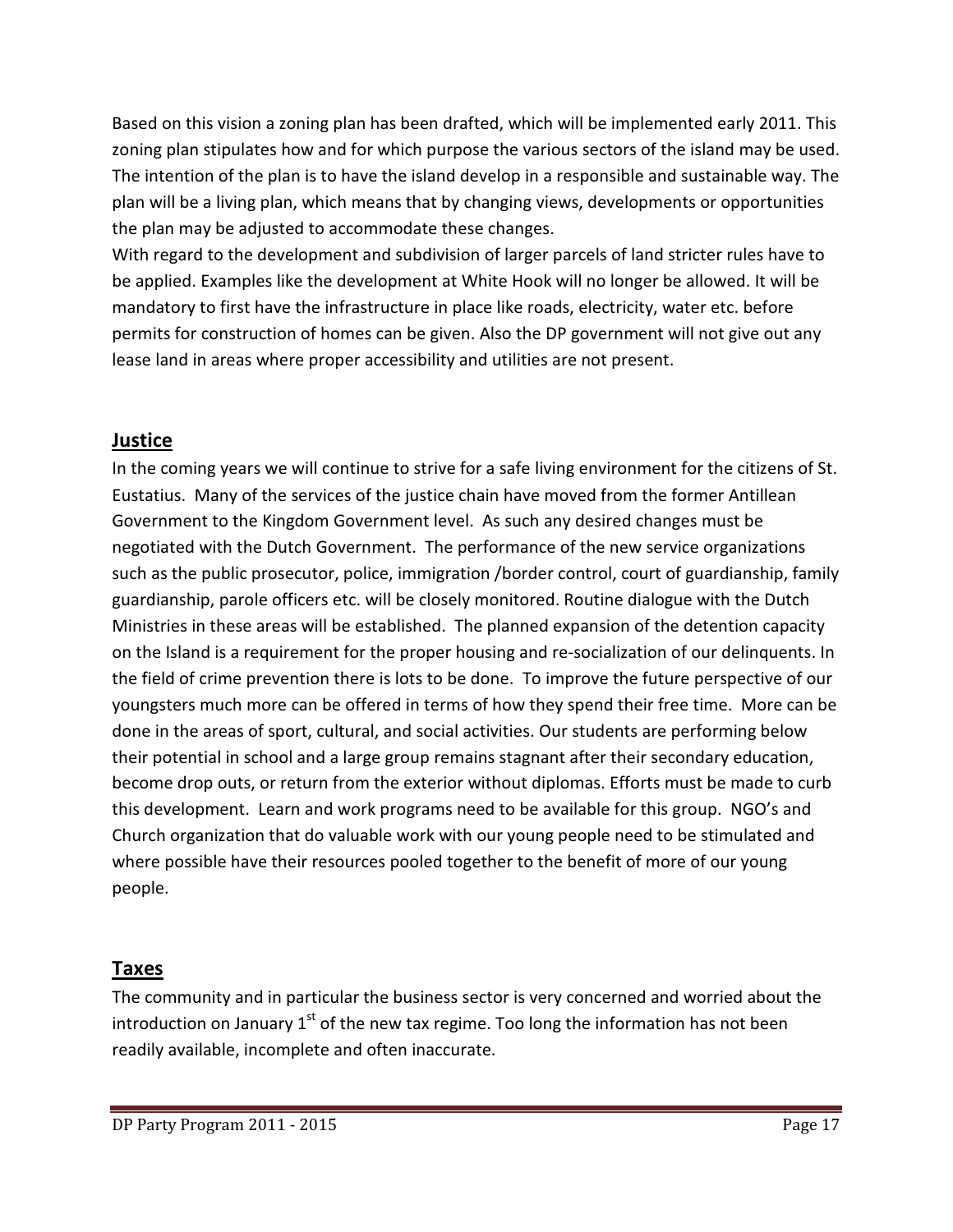The DP is of the opinion however that the new tax system is a good one and a great improvement compared to the system of the former Netherlands Antilles. In the old system of mainly direct taxes only a minority was burdened with taxes. In the new system, with a shift to more indirect taxes, nobody will be able to avoid contributing to the coffers of government. Another great improvement is the introduction of an income tax free sum of US \$ 9750.00. This means that all persons with an income lower than this will pay nothing at all. This group includes most of our pensioners and all persons who make less or a little over the minimum wage.

The DP party is aware of the concerns among the population with regard to the ABB, the property tax and the employers part for social and health insurance premiums. These concerns are already addressed to the Dutch government while developments are closely monitored. The DP will do all in its power to push for adjustments in the tax regime should it become clear that the system is resulting in a disadvantage for the population or business sector.

The island government will remain responsible for the collection of airport tax, road tax and a number of levies.

#### Finances

For the first time in history the island budget drafted for 2011 is balanced, which means all planned expenses are covered by income. This however does not mean that there is funding for everything that we want. Those expenditures have simply been pushed forward. The budget for education, healthcare (except for buildings), social affairs and fire department no longer are on the island budget but fall directly under the budget of the Netherlands. The total budget for this year is 10.7 million US dollars. The funding through the solidarity fund has been terminated and this has been replaced by a free sum (vrije uitkering) from the BES funds in the amount of 7.4 million dollars. The remainder has to come from income generated by the island government, though levies, license plate fees, airport tax, harbor income, dividend EUTEL etc. It is the intention of the DP government not to implement new levies in the first year after the transition. In a time in which it is highly unclear what the impact will be of the new tax regime to the community, the DP finds it irresponsible at this point in time to raise existing island taxes and fees or to introduce new ones. In order to do so and still have a balanced budget, cuts have to be made. For this purpose the total travel budget has been reduced with 50%. During the year 2011 a DP government will evaluate in what ways the government budget can

be improved.